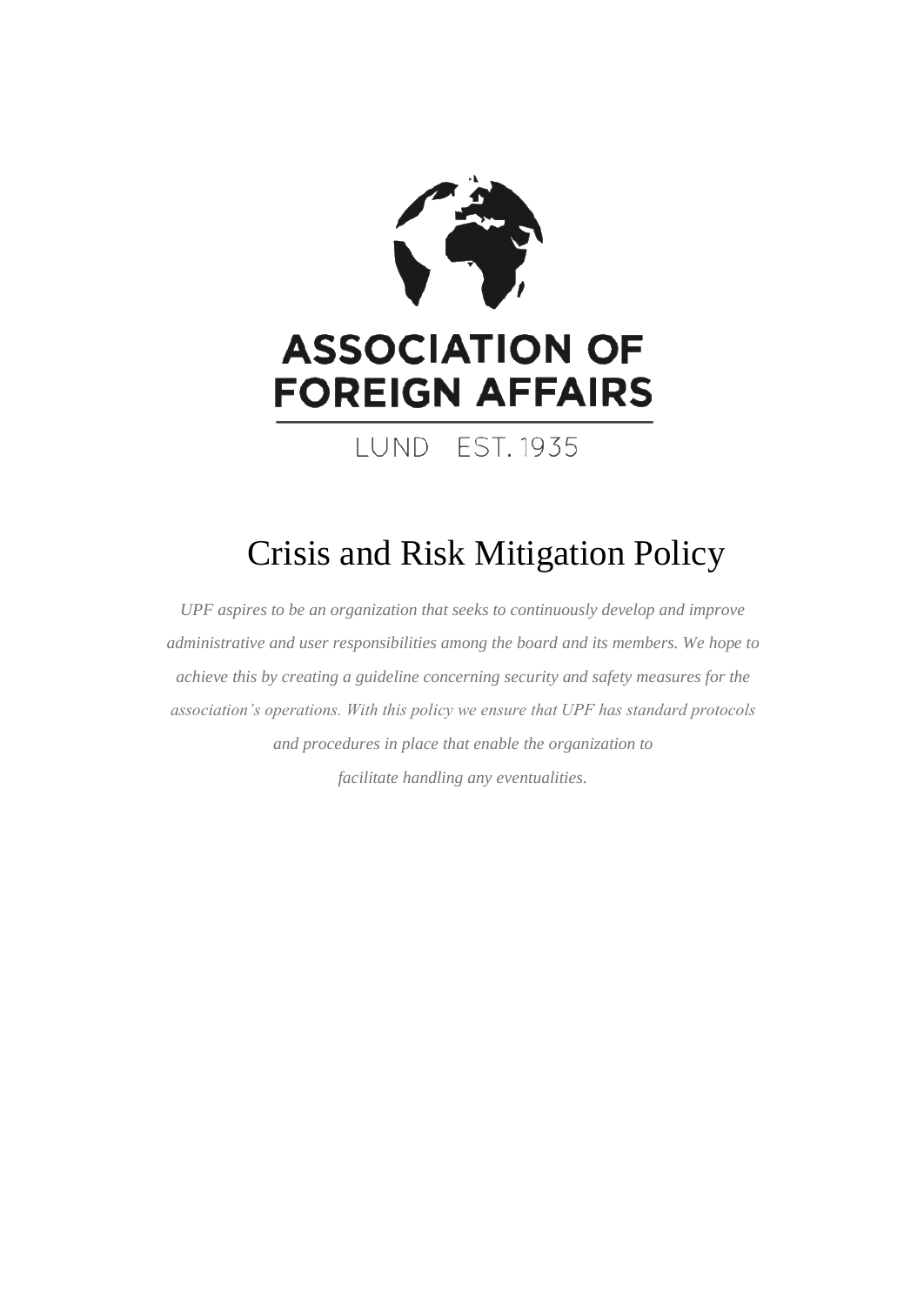# **CONTENT**

|      | <b>PURPOSE</b>                                          | 3                       |
|------|---------------------------------------------------------|-------------------------|
| 1.   | <b>GUIDELINES</b>                                       | 3                       |
| 1.1  | <b>General guidelines</b>                               | 3                       |
| 1.2  | Cases where the policy is inadequate                    | $\overline{\mathbf{3}}$ |
| 1.3  | <b>Creating a Crisis Group</b>                          | 3                       |
| 1.4  | <b>Definition of crisis</b>                             | 3                       |
| 2.   | <b>PRE-EMPTIVE STEPS</b>                                | $\overline{\mathbf{4}}$ |
| 2.1  | <b>Emergency information and supply kit</b>             | $\overline{\mathbf{4}}$ |
| 2.2  | <b>Insurance</b>                                        | 5                       |
| 3.   | <b>GENERIC CRISIS MANAGEMENT</b>                        | 5                       |
| 3.1  | <b>Generic Crisis Management Plan</b>                   | 5                       |
| 3.2  | <b>Discretion</b>                                       | 5                       |
| 4.   | <b>CONTEXT-BASED CRISIS MANAGEMENT</b>                  | 5                       |
| 4.1  | In case of death                                        | 5                       |
| 4.2  | In case of Indirect Crisis                              | 6                       |
| 4.3  | In case of needing to make or release public statements | 6                       |
| 4.4  | In case of crises due to controversial topics           | 6                       |
| 4.5  | In case of publications crises                          | 7                       |
| 4.6  | In case of social media crises                          | 7                       |
| 4.7  | In case of IT crises                                    | 7                       |
| 4.8  | In case of crises during travels                        | 8                       |
| 4.9  | In case of crises during other activities               | 8                       |
| 4.10 | Routine in case of Sexual Harassment & Discrimination   | 8                       |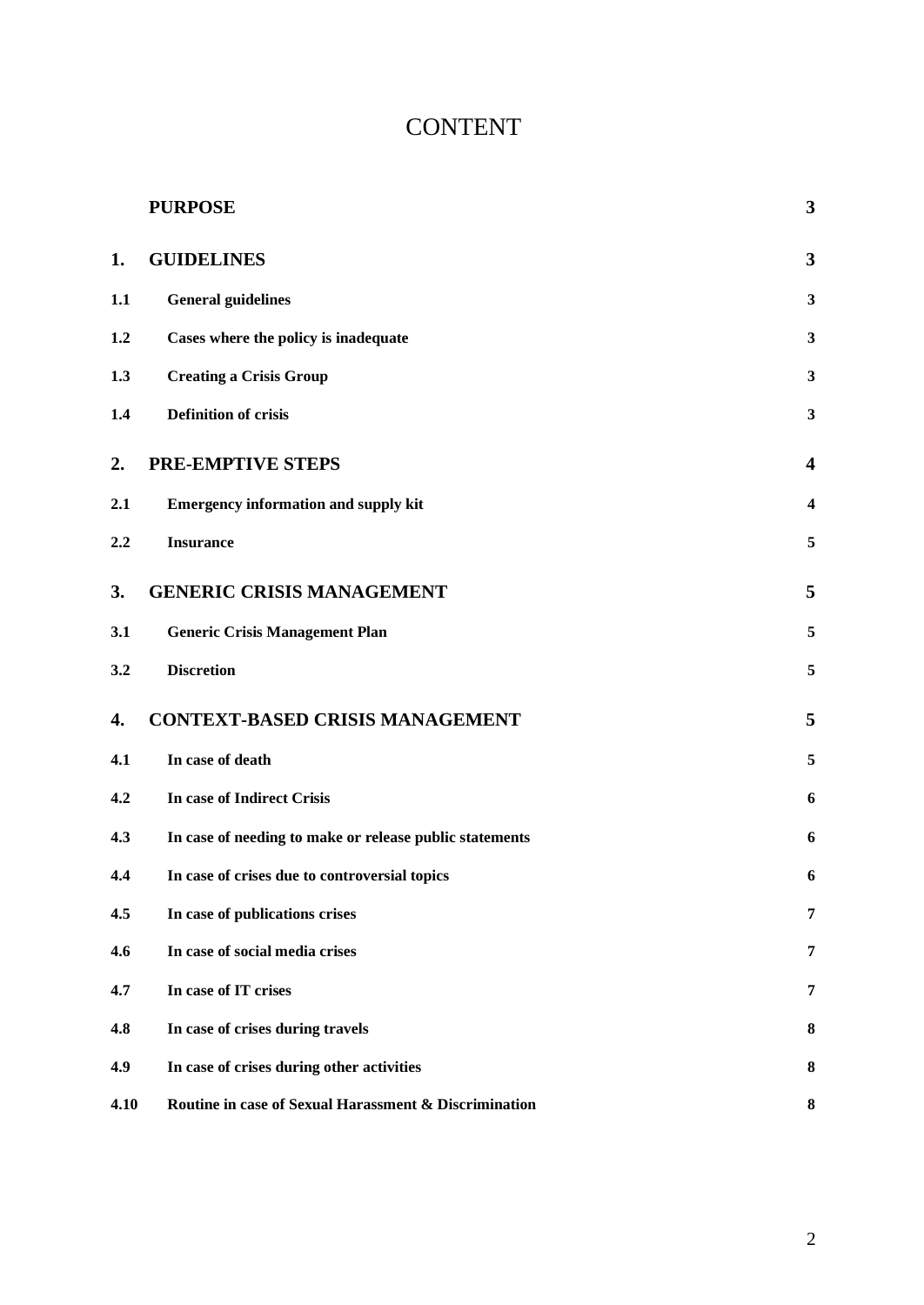# **PURPOSE**

UPF recognizes the need for and its responsibility for creating a crisis and risk mitigation policy in order to address and handle crises. The purpose of this crisis and risk mitigation policy is to provide guidelines, standard protocols and procedures for UPF members and the board in reference to the above. The aim is that this crisis and risk mitigation policy will work as a precautionary guideline that helps the board to navigate and act preemptively during as well as after any eventualities that might breach the policy, laws, rules or UPF's directives.

# <span id="page-2-0"></span>**1. Guidelines**

# <span id="page-2-1"></span>**1.1 General guidelines**

UPF recognizes a crisis as a sudden, unplanned event or disturbance which may cause instability to the association's operations. Therefore, UPF provides the board with a policy that addresses their responsibilities and codes of conduct in case of a crisis. This includes providing a framework of standard procedures some of which are generic (point 3), but also context-based (point 4) that concern the organization as a whole. Furthermore, our aim is that this will give clarity to the board and members about how we aspire to operate as an organization and facilitate how we proceed and operate during our activities. Lastly, the association should strive to use the crisis and risk mitigation policy when deemed necessary.

## <span id="page-2-2"></span>**1.2 Cases where the policy is inadequate**

The association recognizes that in cases of emergencies the authorities should be contacted immediately. The Crisis Group does not have a responsibility to handle the emergency. In the unlikely event that this would happen, the authorities must be contacted immediately, and the association and its members should adhere to their instructions. Communication and management regarding the crisis is still to be handled by the Crisis Group after the immediate emergency is over.

## <span id="page-2-3"></span>**1.3 Creating a Crisis Group**

- 1.3.1 In order to make the policy work, a Crisis Group (CG) needs to be created and defined by the start of each operational year or in the need of replacing a member. The group should consist of 2-3 people from the board, and one of the presidents should be part of this group. The members of the group should be elected by the board, with the exception of the presidents, where they internally should decide.
- 1.3.2 During the operations, the CG should always have transparency towards the board, and UPF members, in mind. The CG can be exempt from this if the situation requires discretion.

## <span id="page-2-4"></span>**1.4 Definition of crisis**

This policy makes a distinction between direct and indirect crisis.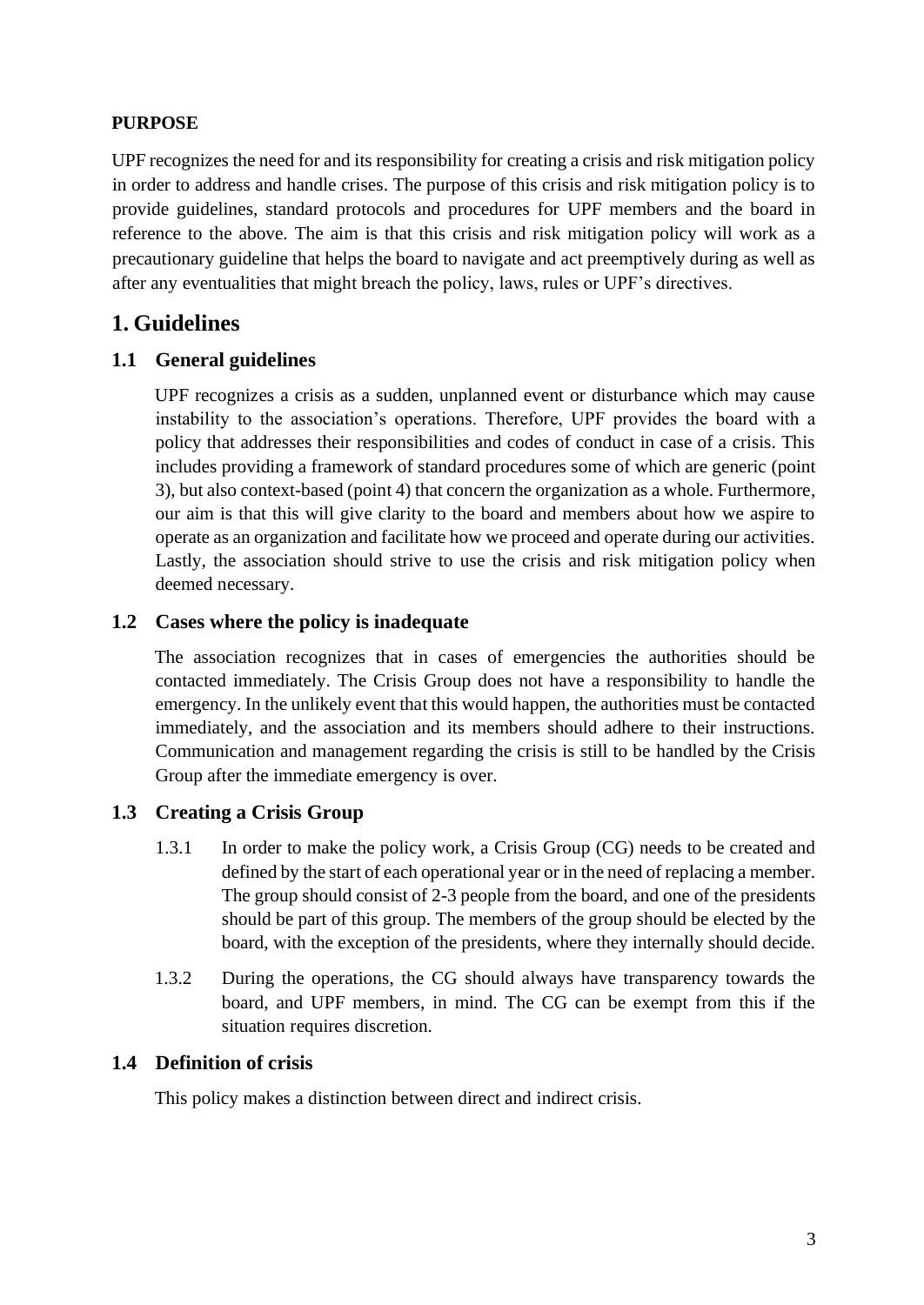#### 1.4.1 Direct Crisis

Direct crises are situations that occurred during UPF operations either created by members of UPF or affecting members of UPF. This includes but is not limited to

- Crime, theft and robbery
- Illness, accidents and in case of death
- Publication and media crisis; A situation that can have a negative effect on UPF's reputation.
- IT security crisis; If social media platforms linked to the association or website have been hacked, or personal information of UPF members has been leaked.
- Sexual Harassment & Discrimination; Definitions for Sexual harassment and discrimination can be found in respective policies, Sexual Harassment Policy and Discrimination and Equal Treatment Policy. In cases where this occurs, the Sexual Harassment & Discrimination policy takes predisposition.
- 1.4.2 Indirect Crisis

Indirect crises are situations that occurred during the operations of the association but were not caused by members of UPF but affect the operations of the association. This includes but is not limited to

- Environmental catastrophes
- Pandemics & epidemics; Definition from WHO.

## <span id="page-3-0"></span>**2. Pre-emptive steps**

#### <span id="page-3-1"></span>**2.1 Emergency information and supply kit**

- 2.1.1 At the beginning of each operational year, before the operations properly start, the CG must inform the board of where supplies are stored and do a run-through of emergency exits and where the designated meet up spot is in case of emergency are located. If a CG has not been elected yet, this responsibility falls on the President.
- 2.1.2 The UPF office should always have an emergency supply kit ready. This emergency supply kit must include:
	- First aid kit
	- Flashlight
	- Battery run radio
	- Batteries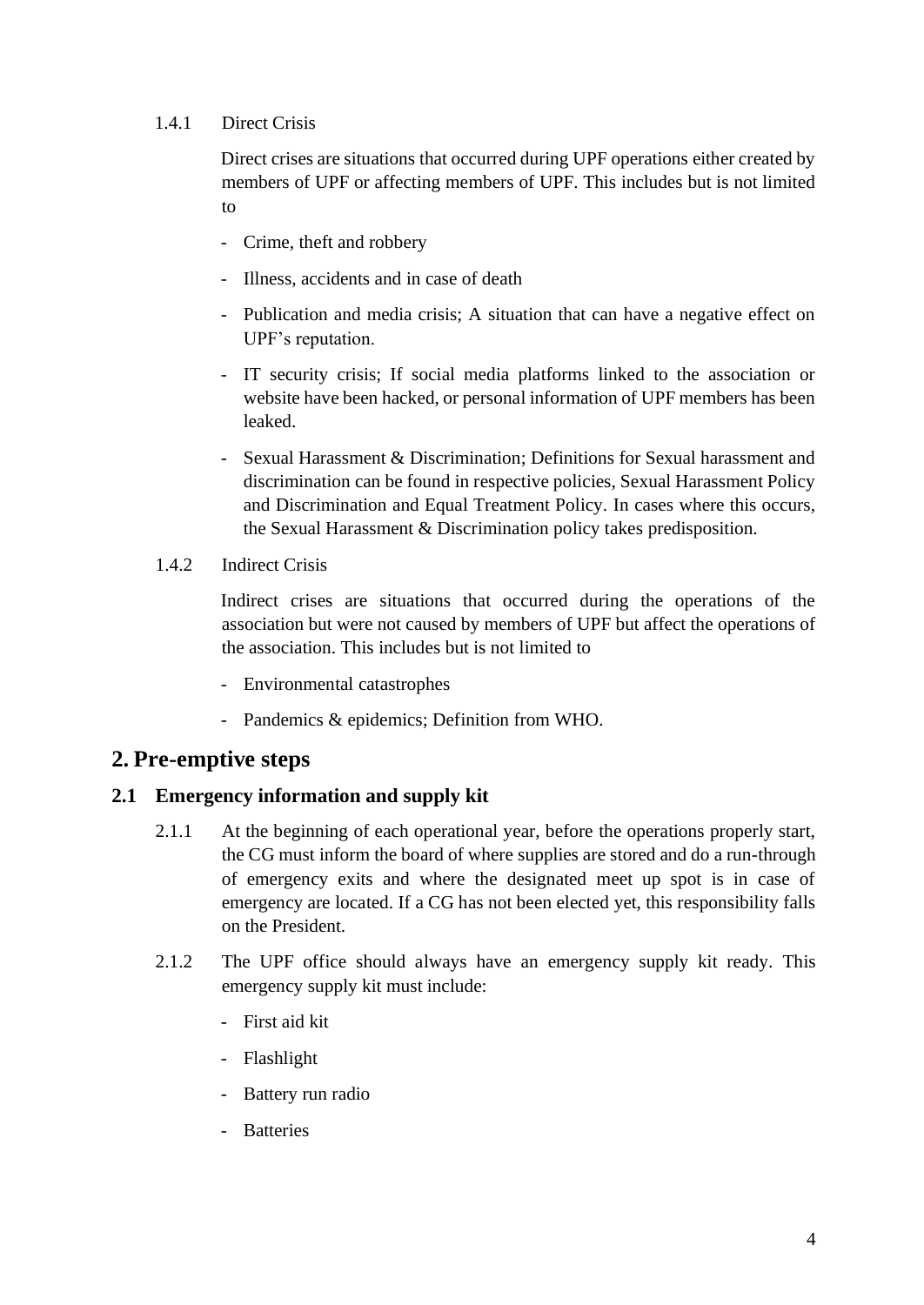- Fire extinguisher
- Map of emergency exits on the wall

#### <span id="page-4-0"></span>**2.2 Insurance**

The association is always in need of protecting goods from theft and accidents. It is therefore necessary for the association to have insurance for the office and the goods kept there. The insurance should at least include

- Property insurance
- Recess insurance
- Legal protection insurance

# <span id="page-4-1"></span>**3. Generic Crisis Management**

## <span id="page-4-2"></span>**3.1 Generic Crisis Management Plan**

- 3.1.1 CG maps out the situation and the resources needed to solve the crisis. 2. CG takes necessary acute action(s).
- 3.1.2 CG gathers information and continuously informs the board to plan for further action to handle the situation.
- 3.1.3. CG hands out tasks and delegate work, if deemed necessary.
- 3.1.4 CG collects and forwards information to the ones affected.
- 3.1.5 CG carefully considers both the need for transparency and the privacy of the involved parties.

## <span id="page-4-3"></span>**3.2 Discretion**

- 3.2.1 The issue should be handled with discretion by all involved parties. Any statements, and/or engaging with the media/journalists need to go through both CG and the Presidents. If the decision to make a statement has been taken, the Heads of PR should be included in the process.
- 3.2.2 Any information regarding a crisis spread by the association, board members and trustees should be confirmed, correct and objective.

# <span id="page-4-4"></span>**4. Context-based Crisis Management**

## <span id="page-4-5"></span>**4.1 In case of death**

- 4.1.1 Call 112, and follow direct instructions by the authorities.
- 4.1.2 If a member dies during a UPF event, that event will, effective immediately, be cancelled and the premises will be cleared out in a calm matter.
- 4.1.3 The association should not contact any family members directly.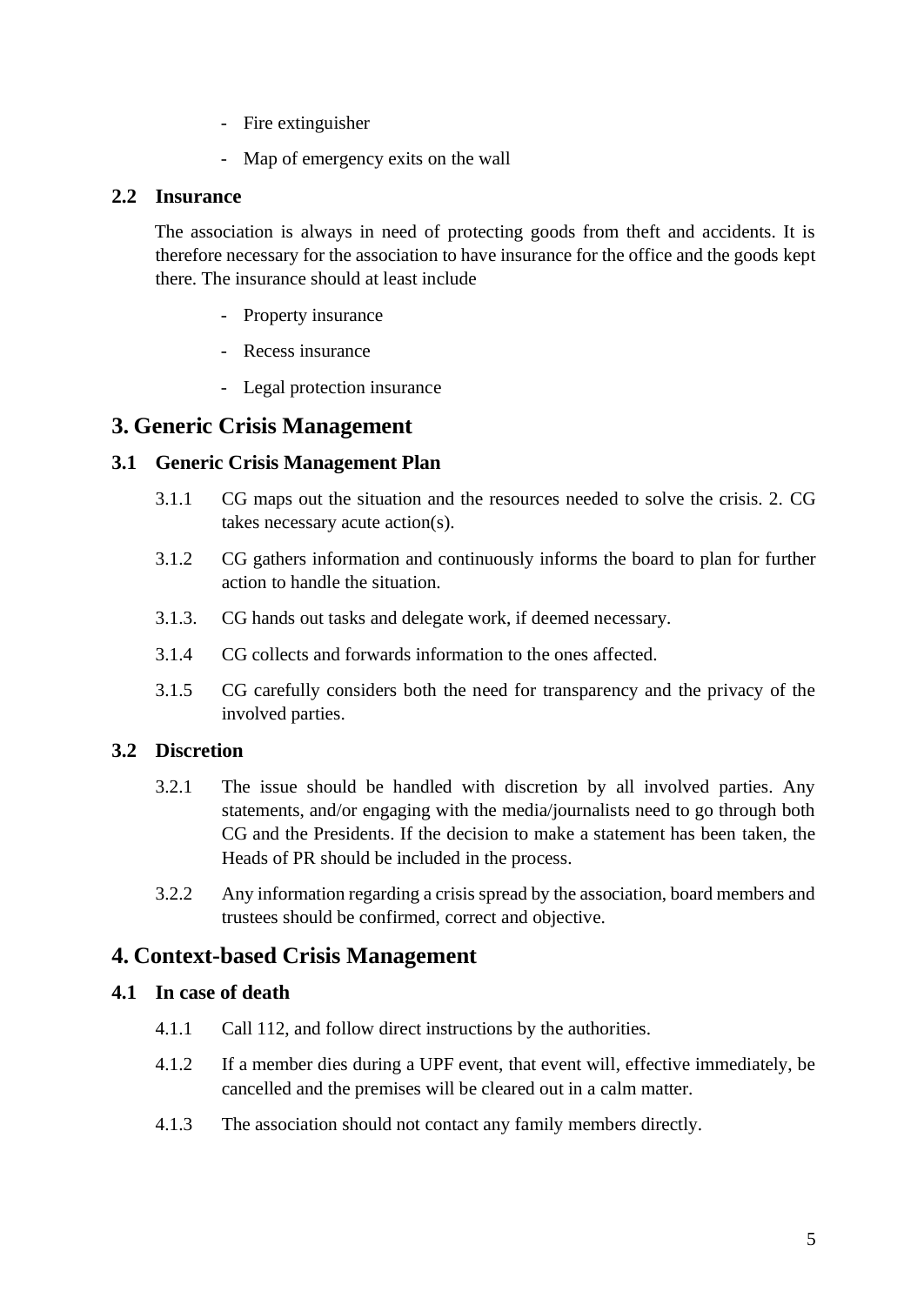- 4.1.4 Contact the Crisis Group (CG) and inform them of the situation.
- 4.1.5 Once the situation is no longer acute, the CG contacts any UPF members involved personally.
- 4.1.6 The CG is in charge of inviting external professionals, i.e. "studentprästerna" to provide member support.

#### <span id="page-5-0"></span>**4.2 In case of Indirect Crisis**

- 4.2.1 UPF follows guidelines, recommendations and restrictions set by the authorities.
- 4.2.2 The CG has the responsibility to evaluate how the association can work preemptively and present suggestions to the board for approval. This could include general guidelines and restrictions to make sure that the association follows regional/national restrictions and recommendations.
- 4.2.3 The CG should include the board for input regarding decisions that would affect their work. However, in acute situations an exception can be made where quick decisions can be taken, preferably together with the presidents, if deemed necessary.
- 4.2.4 The CG should continuously keep themselves updated with the situation and updating the relevant parties.

#### <span id="page-5-1"></span>**4.3 In case of needing to make or release public statements**

Before making any statements, the CG and Presidents need to go through the following steps

- 4.3.1 Make a clear assessment of the situation before making a statement.
- 4.3.2 Determine if it is necessary for UPF to make a statement, and whether it is urgent or not. This includes weighing the pros, cons and potential risks of making the statement immediately, if at all.
- 4.3.3 Have a clear understanding of what will happen with the statement. Will it be published directly to the UPF website or social media channels or is the statement being given to external media outlets for them to use?
- 4.3.4 Determine how the statement will be formulated. Determine from what individual persons or signing name (for example UPF Board 20/21, Crisis Group or President) the statement will come from. Determine the email or social media channel the statement will come from. The Heads of PR should be included in this.

#### <span id="page-5-2"></span>**4.4 In case of crises due to controversial topics**

4.4.1 If a committee wants to invite a controversial speaker or create content about a controversial topic, the board should be notified beforehand and collectively discuss whether the speaker or topic is appropriate for the association. If the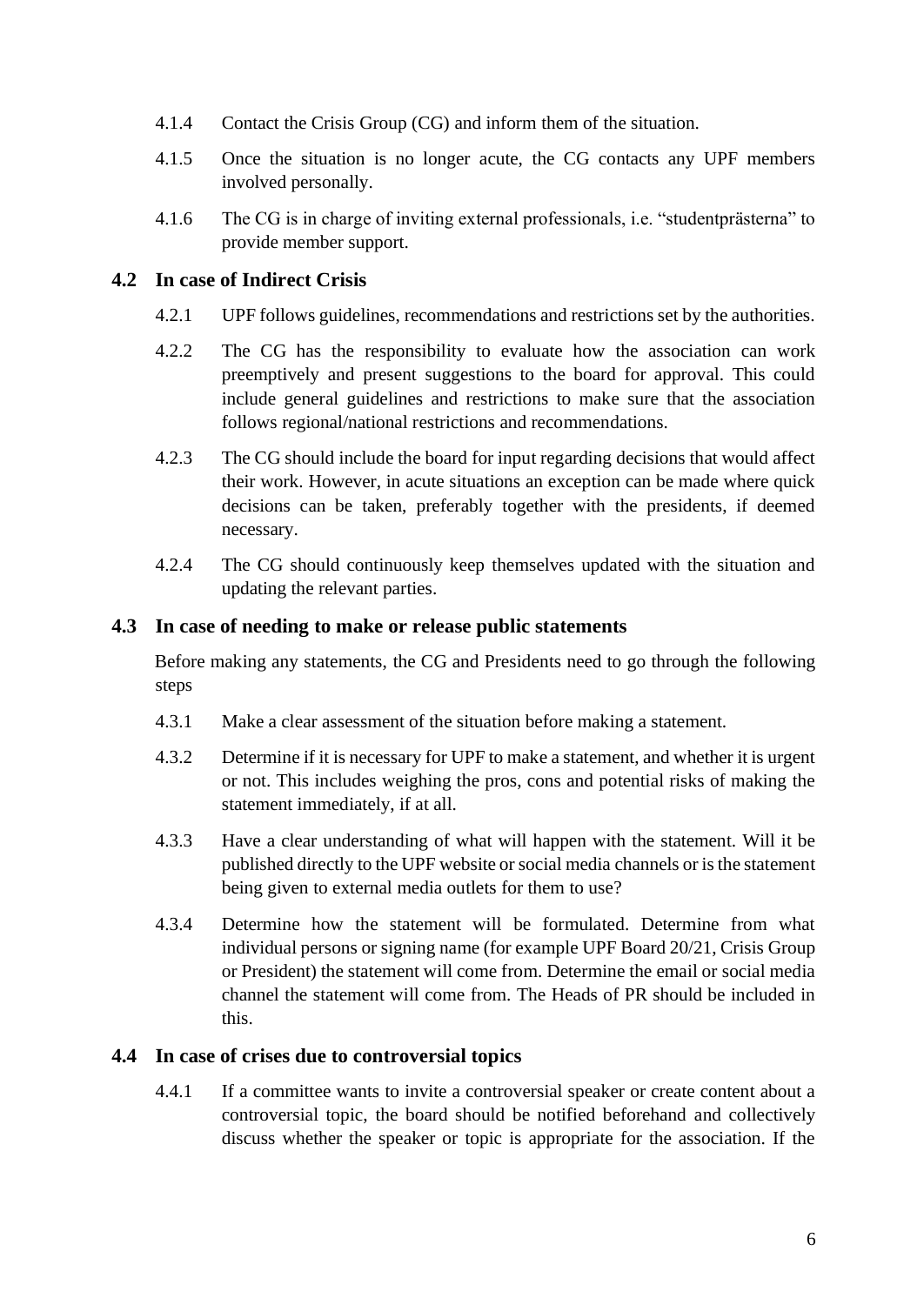board decides that the speaker or topic is inappropriate, the speaker/topic will not be allowed.

4.4.2 If a speaker at an event, or a member of the association would express something hostile, offensive or inappropriate during a speech, lecture or UPF-activities, it is the responsibility of the board to reject this statement.

# <span id="page-6-0"></span>**4.5 In case of publications crises**

- 4.5.1 The committee heads in question must provide guidelines to their members as to how they expect them to write articles and produce podcasts and radio shows. They should also provide clarity as to what is in accordance with UPF's values and directives.
- 4.5.2 The heads/publishers are to know everything that is being said/written in the segments/articles, before they are being aired/published. The heads must also proofread and approve the article/segment before publishing.
- 4.5.3 If a committee member or host says/writes something that is not in line with UPF's bylaws, policies and/or commits slander, the heads should contact CG with the situation, and depending on the publication forum, make apologies.
- 4.5.4 It is the heads' duty to show solidarity and support to the member when their article, podcast or radio show is being criticized or facing negative comments and/or publicity.

## <span id="page-6-1"></span>**4.6 In case of social media crises**

- 4.6.1 If copyrighted material is used in marketing by accident, the material shall be removed and deleted as quickly as possible. This situation should be prevented at the furthest extent possible.
- 4.6.2 All social media platforms linked to the association shall be used with care and reflection.
- 4.6.3 UPF members should be notified or be made aware that photography and video will be taken at UPF events.
- 4.6.4 UPF as an association may not tag individuals in photos.
- 4.6.5 In the case someone would like a picture of themselves to be taken down from UPF's social media channels, they can reach out to the association and request the photo to be taken down.

## <span id="page-6-2"></span>**4.7 In case of IT crises**

- 4.7.1 If any of the platforms linked to the association have been hacked, this shall be stated on the website as a statement of information.
- 4.7.2 In case the association's website is hacked or personal information of members has been leaked, all members should be notified by an informative email.